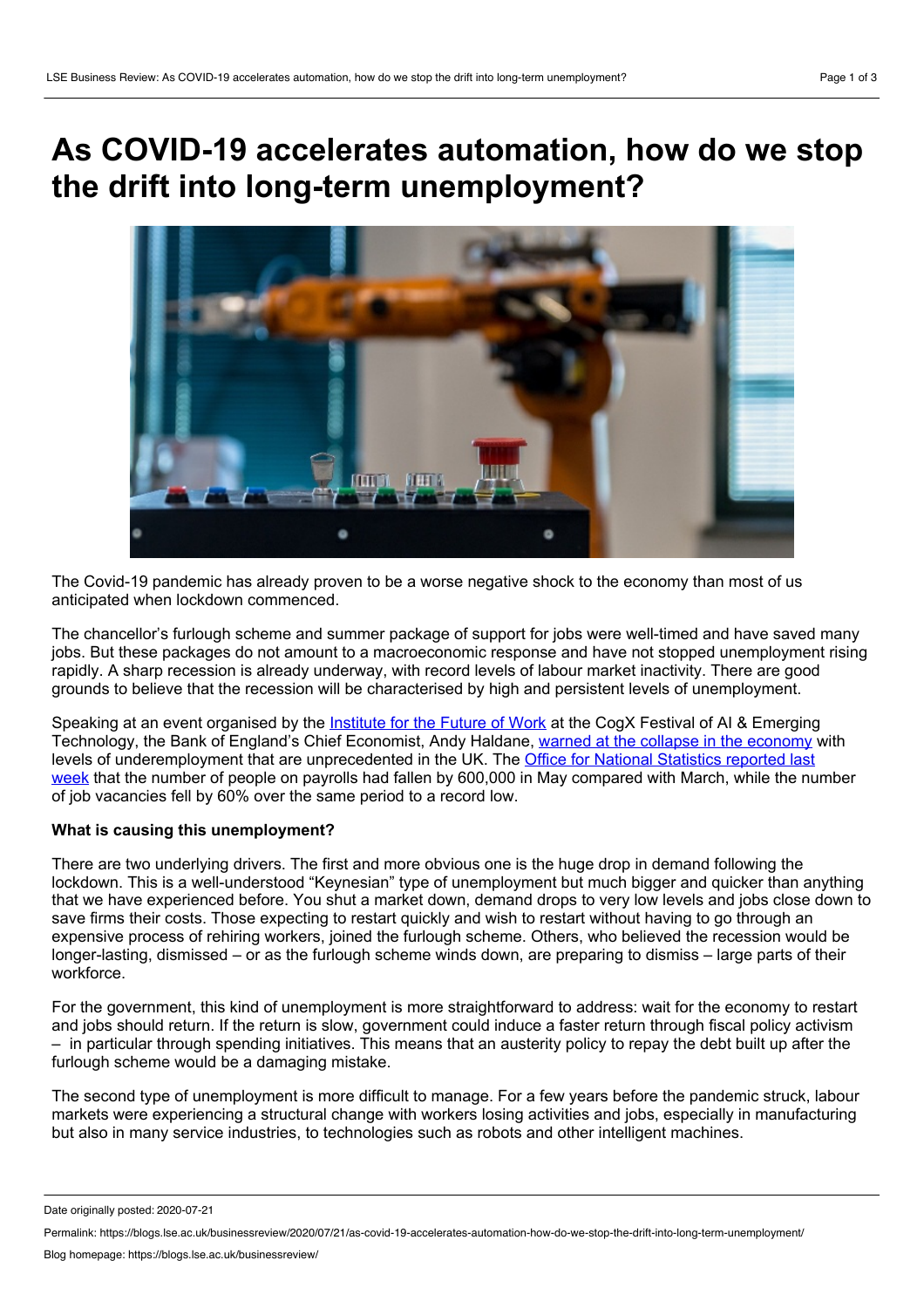Until the pandemic, people in these jobs had been transitioning to roles mostly in sectors that involved high levels of human interaction.

Anecdotal evidence is beginning to emerge that in response to Covid-19, the automation process is accelerating, as companies that have the technical capabilities are trying to reduce their dependence on labour.

But, so far, there is little reason to believe new roles will be created for these newly unemployed. Because it is the human-facing sectors, such as hospitality, tourism, and entertainment, which are now feeling the effects of social distancing and lockdown and will be slower to emerge from the pandemic.

So, we face a situation in which the pandemic is accelerating the job loss but slowing down the job creation. The transition of workers from the shrinking sectors to the expanding ones was a challenge enough before the pandemic, as the expanding sectors required a different set of skills. Now the challenge is exacerbated: skills gaps will remain and there will be fewer vacancies.

## **Government needs to help in this transition**

Fortunately, there has been serious thinking already in this area. In a recent [report](https://www.ifow.org/publications/2020/6/10/a-rapid-review-with-the-future-of-work-commission-a-better-future-for-work-the-world-after-covid-19), the Future of Work Commission, a cross-disciplinary body of experts has identified new policy challenges and opportunities in the wake of Covid-19. Policies should be framed through the principle that the traditional division between growth and social policies must be broken down.

Work is the area that most clearly binds these policy areas. By focusing on creating work that is good, we can unite the best thinking on industrial strategy, climate change and health. We must focus on creating jobs – which offer people security, a reasonable standard of living, the option to save for the future, growth and career progression, and a safe working environment – because they are good for individuals and their families but also because good work spreads the benefits of technology adoption for everyone. Government should act as both as entrepreneur and protector.

A bolder response to the pandemic would involve, first, establishing a cross-disciplinary Council (bringing together government, business, and workers' representatives), to create and be accountable for a strategy that will encourage entrepreneurship, improve infrastructure with jobs, build resilience among workers and tackle inequalities; ministers also need to consider how to protect good work by enshrining a set of key rights for key workers – and raise basic standards and protections as a condition for further support.

In addition, the Commission also suggests the Government should announce a second wave of jobs support, which should target training on-the-job for new workers. Companies which hire people who need training after the pandemic should get a wage subsidy to support this skills development, although this should not be unconditional, as we discuss [here](https://www.ifow.org/news/2020/7/8/the-chancellors-summer-package-of-support-for-the-economy-is-welcome-but-a-more-strategic-response-is-required-to-ensure-a-lasting-recovery-writes-anna-thomas).

The government should use its experience of support and new infrastructure for support, through the furlough scheme, to build on it. Instead of supporting jobs that are otherwise threatened with closure, in the post-Covid world the scheme should be used to support new jobs that will need new skills. The government should consult key players in different sections of the market – and then offer substantial support to employers who support this shift. A 20 per cent subsidy seems to be capable of giving the incentive to companies needing new workers but the government's consultation might well arrive at a different figure. The scheme should then be extended to other workers, including the new unemployed.

The government now needs to quickly bring together policies that will reinvigorate and rebuild the economy to manage both unemployment induced by the fall in demand for goods and services – but it also needs to address the structural changes that threaten our economy over the longer term and which have accelerated during the pandemic. This will mean serious, direct investment in sectors and companies which invest in people – which will in turn support the demand that will lift the rest of the economy and accelerate our economic recovery from this devastating pandemic.

*Notes:*

Date originally posted: 2020-07-21

Permalink: https://blogs.lse.ac.uk/businessreview/2020/07/21/as-covid-19-accelerates-automation-how-do-we-stop-the-drift-into-long-term-unemployment/